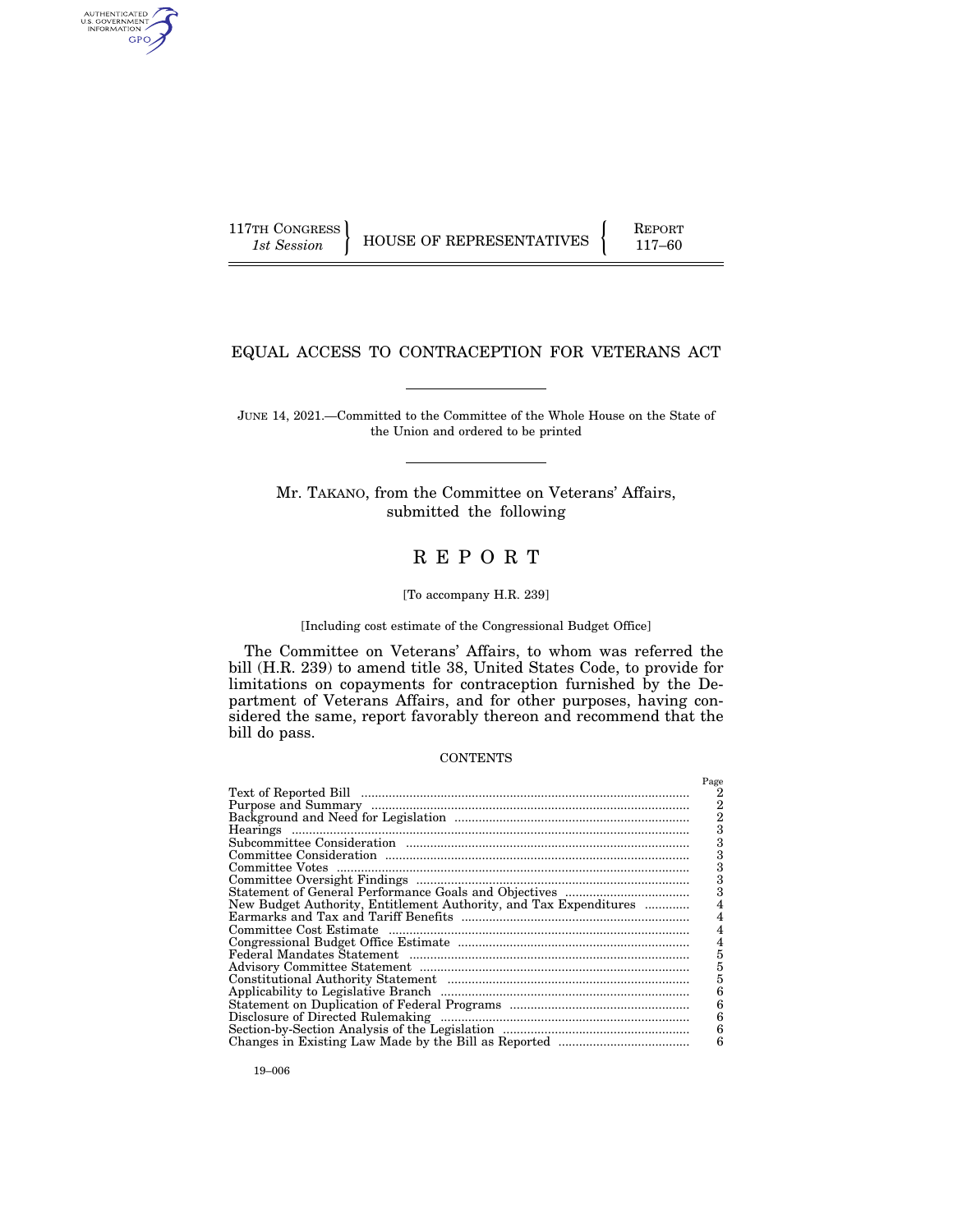# TEXT OF REPORTED BILL

*Be it enacted by the Senate and House of Representatives of the United States of America in Congress assembled,* 

# **SECTION 1. SHORT TITLE.**

This Act may be cited as the ''Equal Access to Contraception for Veterans Act''.

## **SEC. 2. LIMITATION ON COPAYMENTS FOR CONTRACEPTION.**

Section 1722A(a)(2) of title 38, United States Code, is amended— (1) by striking ''to pay'' and all that follows through the period and inserting ''to pay—''; and

(2) by adding at the end the following new subparagraphs: ''(A) an amount in excess of the cost to the Secretary for medication described in paragraph (1); or

''(B) an amount for any contraceptive item for which coverage under health insurance coverage is required without the imposition of any cost-sharing requirement pursuant to section 2713(a)(4) of the Public Health Service Act (42 U.S.C. 300gg–  $13(a)(4)$ .

#### PURPOSE AND SUMMARY

H.R. 239 was introduced by Representative Julia Brownley of California on January 11, 2021. H.R. 239 eliminates co-payments for contraceptives, so that veterans have the same access to birth control as required by the Affordable Care Act.

# BACKGROUND AND NEED FOR LEGISLATION

Access to contraception is part of providing comprehensive health services. However, cost sharing can be a barrier for some veterans who need health care services or treatment. Eliminating co-pays will ensure that cost is not a barrier to all veterans accessing preventative health care. Currently, only veterans and the uninsured are required to pay co-pays for their contraception. This bill brings parity with the Department of Defense and coverage for contraception under the Affordable Care Act. Access to affordable contraceptives is an essential component of comprehensive health care, and since VA patients tend to be sicker and poorer than non-veteran patients, eliminating this inequity will particularly help this population, especially women veterans.

## *Sec. 2. Limitation on copayments for contraception*

Women represent the fastest growing subpopulation of veterans in the nation, while the population of male veterans is growing smaller. The preventative health care needs of female veterans include access to contraceptives. This bill would exempt from copayment liability the provision of contraceptives by amending section 1772A of title 38, United States Code (USC).

The committee expects that this will apply to all contraceptives available at the pharmacy, including both prescription methods and over-the-counter methods including emergency contraception. In addition, the committee expects that this will also apply to eliminating co-pays for placement of long-acting reversible contraceptives  $(\overrightarrow{LARCs})$ , including intra-uterine devices  $(IUDs)$  and im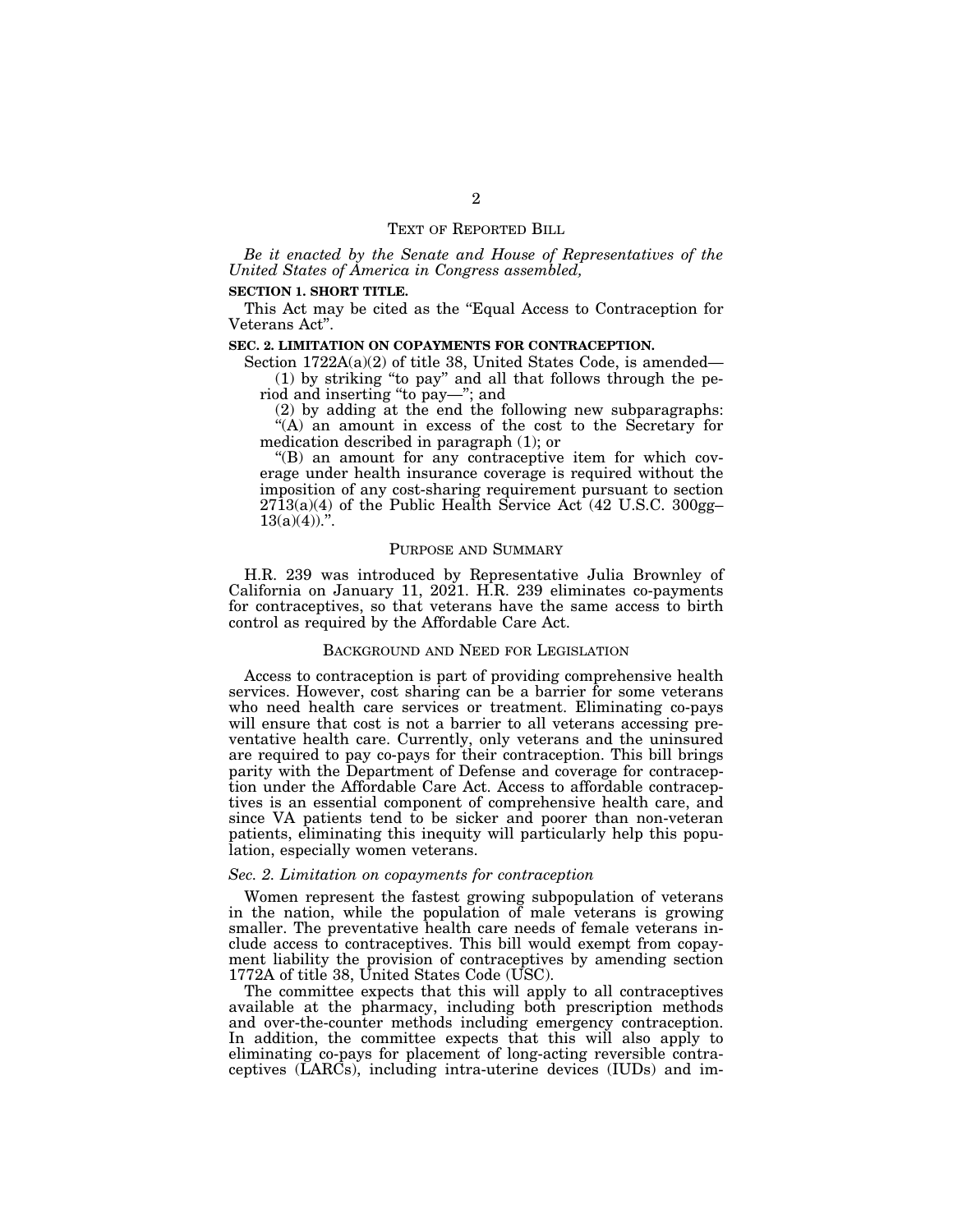plants that the Veterans Health Administration (VHA) classifies as prosthetics.

# **HEARINGS**

No hearing was held on H.R. 239.

# SUBCOMMITTEE CONSIDERATION

# There was no Subcommittee markup of H.R. 239.

## COMMITTEE CONSIDERATION

On May 4, 2021, the full Committee met in an open markup session, a quorum being present, and ordered H.R. 239, favorably reported to the House of Representatives by roll call vote.

# COMMITTEE VOTES

Clause 3(b) of rule XIII of the Rules of the House of Representatives requires the Committee to list the recorded votes on the motion to report the legislation and amendments thereto. The results of the record vote on the motion to transmit, together with the names of those voting for and against, are printed below.

# *Veterans' Affairs Committee record vote No. 3*

A motion to favorably report the en bloc bills to the U.S. House of Representatives was agreed to by roll call vote. Passed: 22–6. The vote was as follows:

| <b>Majority Members</b> | Vote | <b>Minority Members</b> | Vote |
|-------------------------|------|-------------------------|------|
|                         | Aye  |                         | Aye  |
|                         | Aye  |                         |      |
|                         | Ave  |                         |      |
| Mr. Levin               | Ave  |                         | Nav  |
|                         | Ave  |                         | Nav  |
|                         | Ave  |                         | Aye  |
|                         | Ave  |                         | Nay  |
|                         | Ave  |                         | Nay  |
|                         | Ave  |                         | Aye  |
|                         | Aye  |                         | Aye  |
|                         | Ave  |                         | Nay  |
|                         | Ave  |                         | Nay  |
|                         | Ave  |                         | Ave  |
|                         | Ave  |                         |      |
|                         | Ave  |                         |      |
|                         | Aye  |                         |      |
|                         | Aye  |                         |      |

# COMMITTEE OVERSIGHT FINDINGS

In compliance with clause  $3(c)(1)$  of rule XIII and clause  $(2)(b)(1)$ of rule X of the Rules of the House of Representatives, the Committee's oversight findings and recommendations are reflected in the descriptive portions of this report.

STATEMENT OF GENERAL PERFORMANCE GOALS AND OBJECTIVES

In accordance with clause  $3(c)(4)$  of rule XIII of the Rules of the House of Representatives, the Committee's performance goals and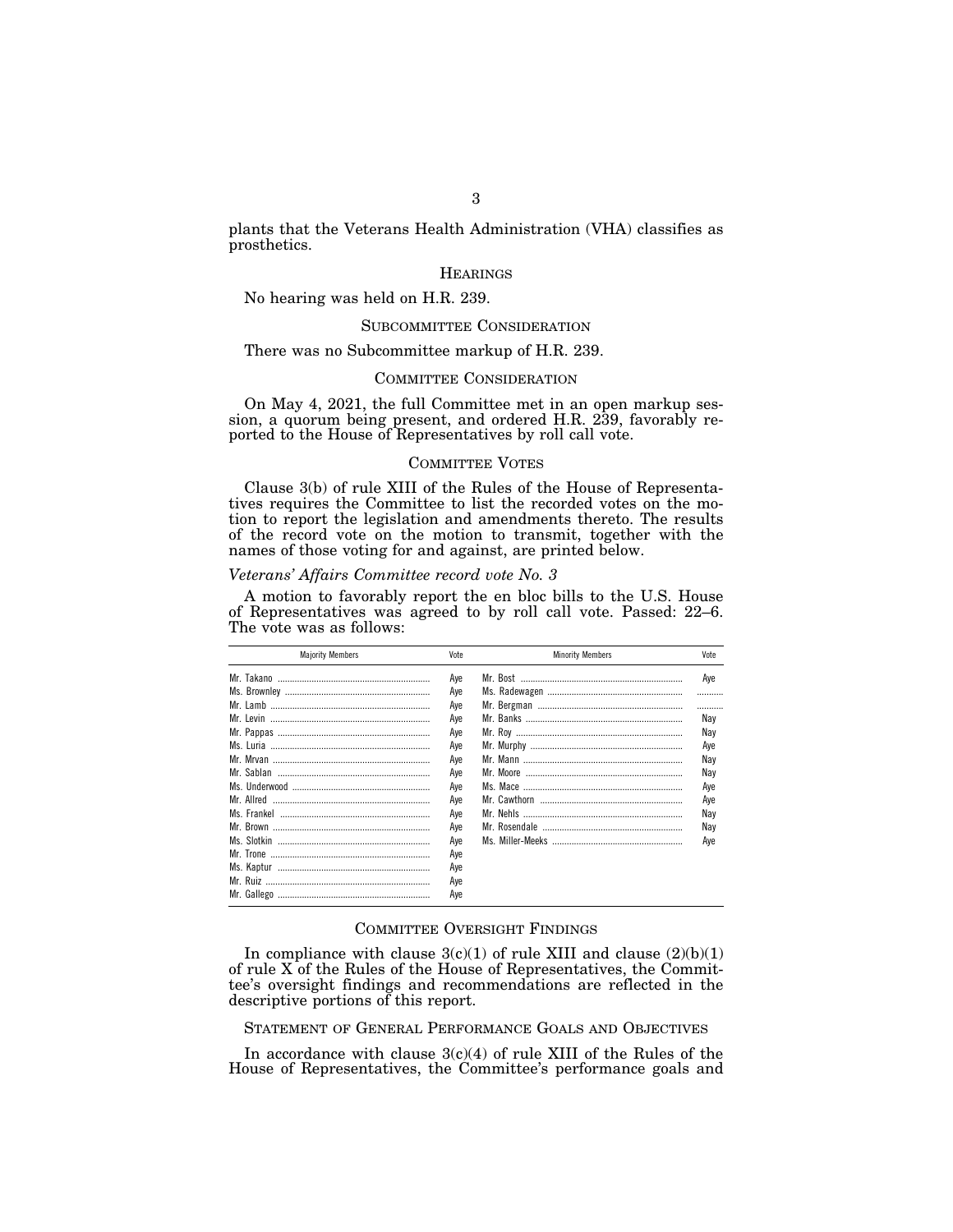objectives are to improve resources and benefits for women veterans and other underserved veterans.

# NEW BUDGET AUTHORITY, ENTITLEMENT AUTHORITY, AND TAX **EXPENDITURES**

In compliance with clause  $3(c)(2)$  of rule XIII of the Rules of the House of Representatives, the Committee adopts as its own the estimate of new budget authority, entitlement authority, or tax expenditures or revenues contained in the cost estimate prepared by the Director of the Congressional Budget Office pursuant to section 402 of the Congressional Budget Act of 1974.

## EARMARKS AND TAX AND TARIFF BENEFITS

H.R. 239 does not contain any Congressional earmarks, limited tax benefits, or limited tariff benefits as defined in clause 9 of rule XXI of the Rules of the House of Representatives.

## COMMITTEE COST ESTIMATE

The Committee adopts as its own the cost estimate on H.R. 239, prepared by the Director of the Congressional Budget Office pursuant to section 402 of the Congressional Budget Act of 1974.

## CONGRESSIONAL BUDGET OFFICE COST ESTIMATE

Pursuant to clause  $3(c)(3)$  of rule XIII of the Rules of the House of Representatives, the following is the cost estimate for H.R. 239 provided by the Congressional Budget Office pursuant to section 402 of the Congressional Budget Act of 1974:

U.S. CONGRESS, CONGRESSIONAL BUDGET OFFICE, *Washington, DC, May 25, 2021.* 

Hon. MARK TAKANO, *Chairman, Committee on Veterans' Affairs,* 

*House of Representatives, Washington, DC.* 

DEAR MR. CHAIRMAN: The Congressional Budget Office has prepared the enclosed cost estimate for H.R. 239, the Equal Access to Contraception for Veterans Act.

If you wish further details on this estimate, we will be pleased to provide them. The CBO staff contact is Etaf Khan.

Sincerely,

PHILLIP L. SWAGEL,<br>*Director*.

Enclosure.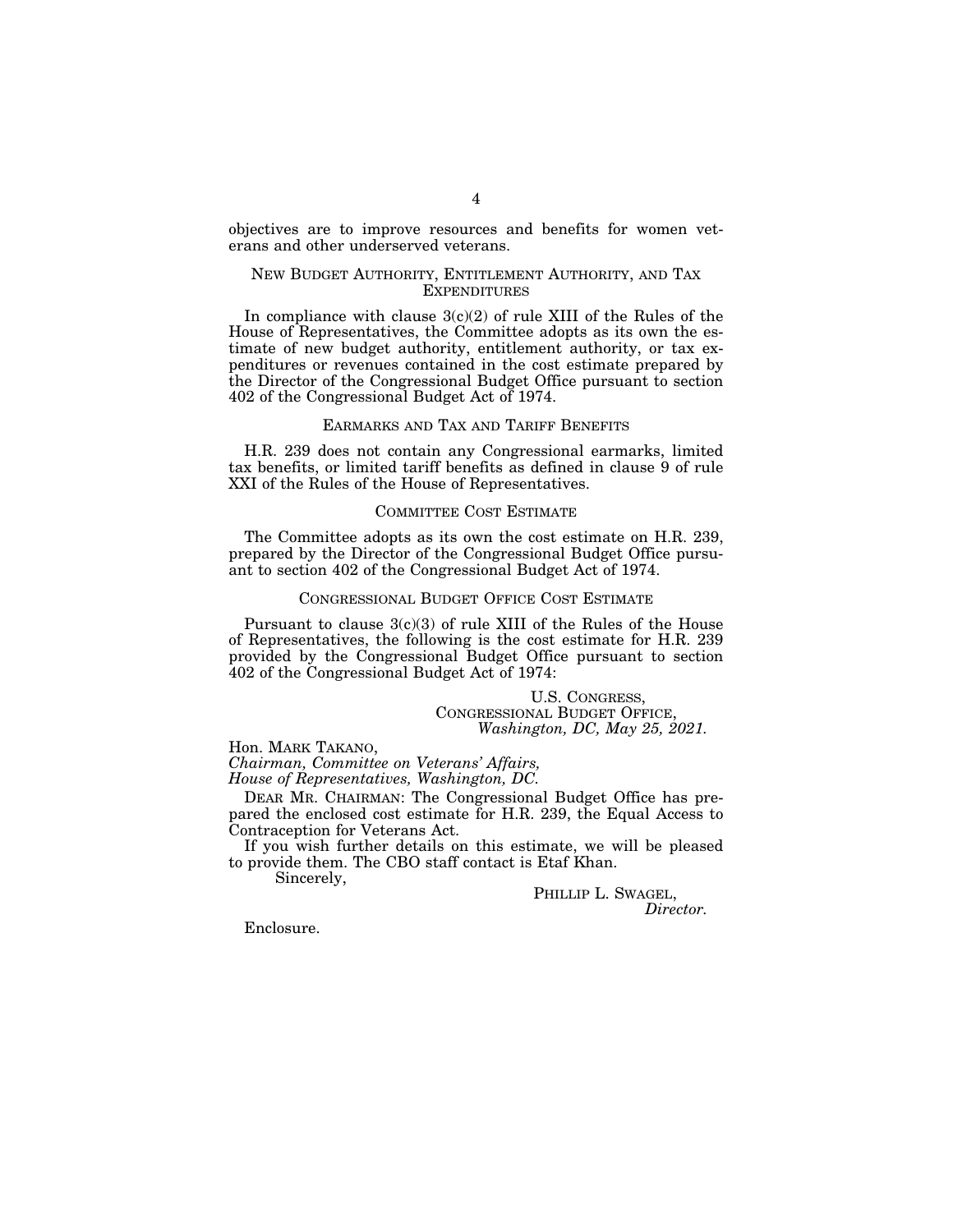| By Fiscal Year, Millions of Dollars                                                                  | 2021 | 2021-2026                           | 2021-2031     |
|------------------------------------------------------------------------------------------------------|------|-------------------------------------|---------------|
| Direct Spending (Outlays)                                                                            |      |                                     |               |
| Revenues                                                                                             |      |                                     |               |
| Increase or Decrease (-)<br>in the Deficit                                                           |      |                                     |               |
| <b>Spending Subject to</b><br>Appropriation (Outlays).                                               |      | 5                                   | not estimated |
| Statutory pay-as-you-go<br>procedures apply?                                                         | No   | <b>Mandate Effects</b>              |               |
| Increases on-budget deficits in any<br>of the four consecutive 10-year<br>periods beginning in 2032? |      | Contains intergovernmental mandate? | No            |
|                                                                                                      | No.  | Contains private-sector mandate?    | No            |

 $*$  = between zero and \$500,000.

H.R. 239 would eliminate copayments that the Department of Veterans Affairs (VA) charges to veterans who receive contraceptive items from the Veterans Health Administration. Those copayments are deposited in the Medical Care Collections Fund. VA spends those collections, subject to appropriation, to partially offset the cost of medical care for veterans.

Using historical information from VA on copayments, CBO estimates that collections would decline by \$400,000 each year. CBO estimates that lower out-of-pocket costs would lead to a 10 percent increase in the number of contraceptive prescriptions that veterans fill through VA and would increase department spending by \$700,000 each year. Over the 2021–2026 period, CBO estimates that the change would cost \$5 million. Such spending would be subject to the availability of appropriated funds.

The CBO staff contact for this estimate is Etaf Khan. The estimate was reviewed by Leo Lex, Deputy Director of Budget Analysis.

# FEDERAL MANDATES STATEMENT

The Committee adopts as its own the estimate of Federal mandates regarding H.R. 239, prepared by the Director of the Congressional Budget Office pursuant to section 423 of the Unfunded Mandates Reform Act.

# ADVISORY COMMITTEE STATEMENT

No advisory committees within the meaning of section 5(b) of the Federal Advisory Committee Act would be created by H.R. 239.

# STATEMENT OF CONSTITUTIONAL AUTHORITY

Pursuant to Article I, section 8 of the United States Constitution, H.R. 239 is authorized by Congress' power to ''provide for the common Defense and general Welfare of the United States.''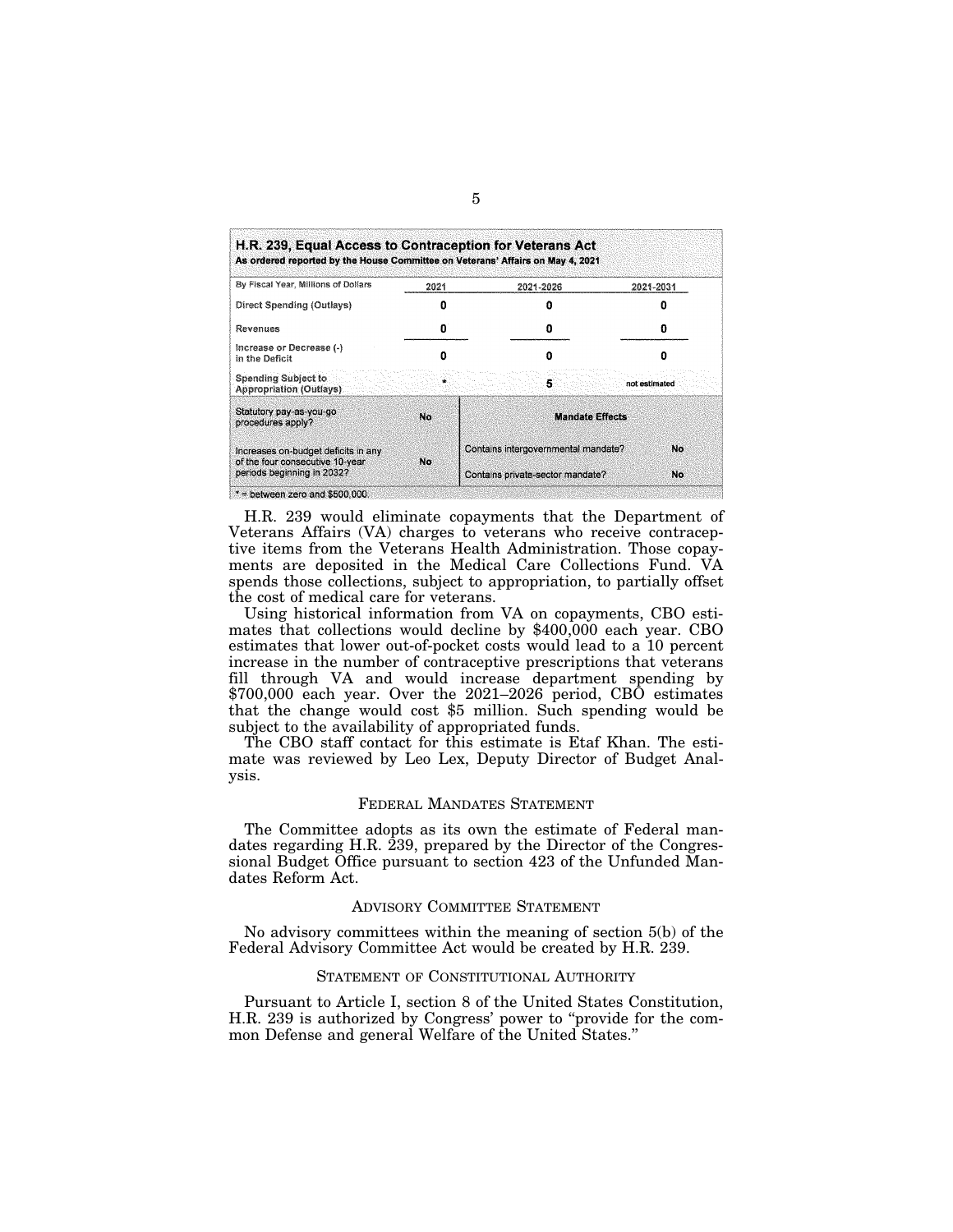# APPLICABILITY TO LEGISLATIVE BRANCH

The Committee finds that H.R. 239 does not relate to the terms and conditions of employment or access to public services or accommodations within the meaning of section  $102(b)(3)$  of the Congressional Accountability Act.

### STATEMENT ON DUPLICATION OF FEDERAL PROGRAMS

Pursuant to clause  $3(c)(5)$  of rule XIII of the Rules of the House of Representatives, the Committee finds that no provision of H.R. 239 establishes or reauthorizes a program of the Federal Government known to be duplicative of another Federal program, a program that was included in any report from the Government Accountability Office to Congress pursuant to section 21 of Public Law 111–139, or a program related to a program identified in the most recent Catalog of Federal Domestic Assistance.

#### DISCLOSURE OF DIRECTED RULEMAKING

Pursuant to clause  $3(c)(5)$  of rule XIII, the Committee estimates that H.R. 239 contains no directed rule making that would require the Secretary to prescribe regulations.

# SECTION-BY-SECTION ANALYSIS OF THE LEGISLATION

#### *Sec. 1. Short title*

Section 1 names the Act the ''Equal Access to Contraception for Veterans Act''

#### *Sec. 2. Limitation on copayments for contraception*

Section 2 amends section 1722A (a)(2) of title 38, United States Code to eliminate copayments on contraceptive items.

# CHANGES IN EXISTING LAW MADE BY THE BILL, AS REPORTED

In compliance with clause 3(e) of rule XIII of the Rules of the House of Representatives, changes in existing law made by the bill, as reported, are shown as follows (existing law proposed to be omitted is enclosed in black brackets, new matter is printed in italics, and existing law in which no change is proposed is shown in roman):

# CHANGES IN EXISTING LAW MADE BY THE BILL, AS REPORTED

In compliance with clause 3(e) of rule XIII of the Rules of the House of Representatives, changes in existing law made by the bill, as reported, are shown as follows (existing law proposed to be omitted is enclosed in black brackets, new matter is printed in italics, and existing law in which no change is proposed is shown in roman):

# **TITLE 38, UNITED STATES CODE**

\* \* \* \* \* \* \*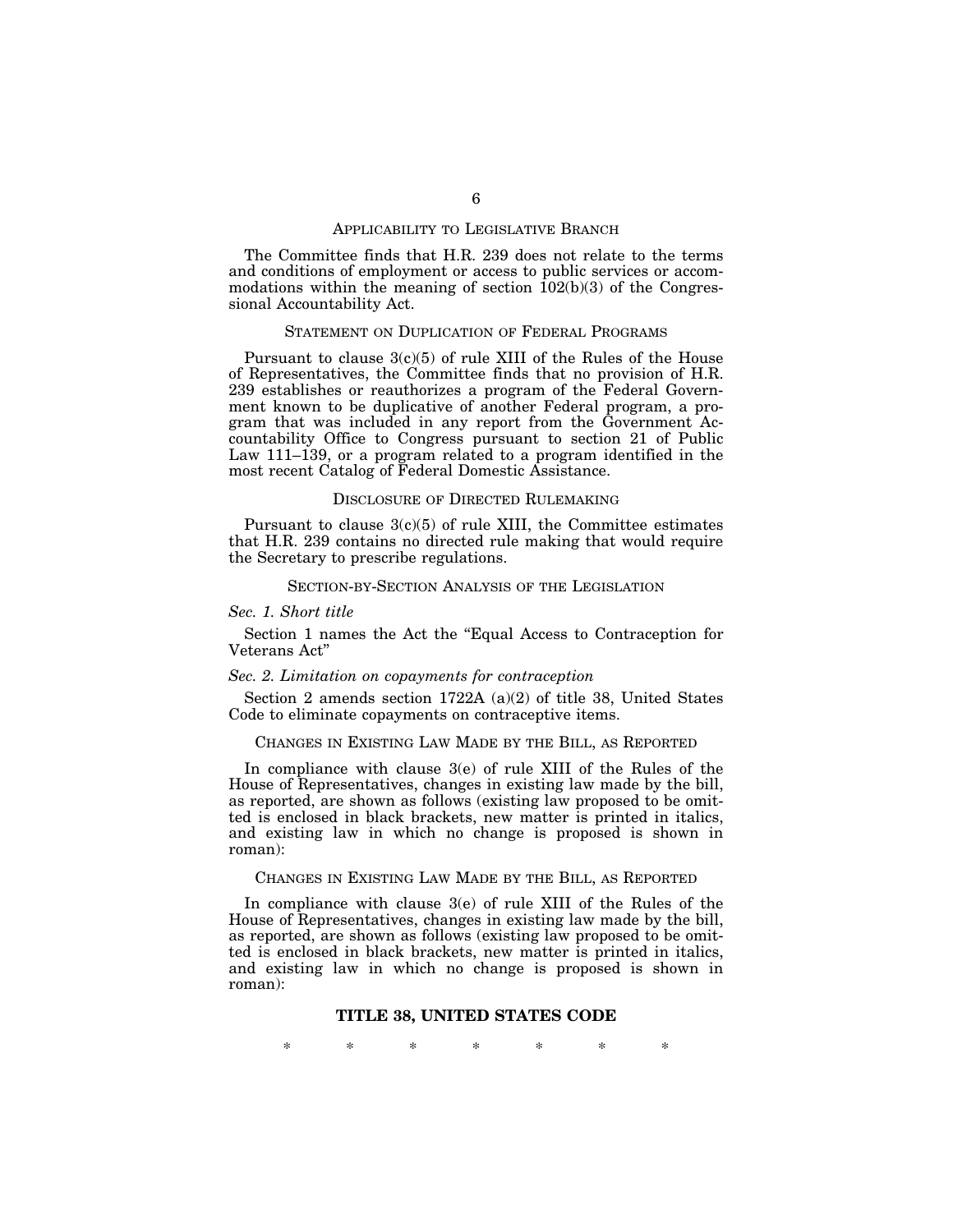# **PART II—GENERAL BENEFITS**

\* \* \* \* \* \* \*

# **CHAPTER 17—HOSPITAL, NURSING HOME, DOMICILIARY, AND MEDICAL CARE**

\* \* \* \* \* \* \*

# SUBCHAPTER III—MISCELLANEOUS PROVISIONS RELATING TO HOSPITAL AND NURSING HOME CARE AND MEDICAL TREATMENT OF VETERANS

\* \* \* \* \* \* \*

# **§ 1722A. Copayment for medications**

 $(a)(1)$  Subject to paragraph  $(2)$ , the Secretary shall require a veteran to pay the United States \$2 for each 30-day supply of medication furnished such veteran under this chapter on an outpatient basis for the treatment of a non-service-connected disability or condition. If the amount supplied is less than a 30-day supply, the amount of the charge may not be reduced.

 $(2)$  The Secretary may not require a veteran [to pay an amount in excess of the cost to the Secretary for medication described in paragraph  $(1)$ .  $\phi$  *to pay*—

*(A) an amount in excess of the cost to the Secretary for medication described in paragraph (1); or* 

*(B) an amount for any contraceptive item for which coverage under health insurance coverage is required without the imposition of any cost-sharing requirement pursuant to section 2713(a)(4) of the Public Health Service Act (42 U.S.C. 300gg– 13(a)(4)).* 

(3) Paragraph (1) does not apply—

(A) to a veteran with a service-connected disability rated 50 percent or more;

(B) to a veteran who is a former prisoner of war;

(C) to a veteran whose annual income (as determined under section 1503 of this title) does not exceed the maximum annual rate of pension which would be payable to such veteran if such veteran were eligible for pension under section 1521 of this title; or

(D) to a veteran who was awarded the medal of honor under section 7271, 8291, or 9271 of title 10 or section 491 of title 14.

(4) Paragraph (1) does not apply to opioid antagonists furnished under this chapter to a veteran who is at high risk for overdose of a specific medication or substance in order to reverse the effect of such an overdose.

(b) The Secretary, pursuant to regulations which the Secretary shall prescribe, may—

(1) increase the copayment amount in effect under subsection (a); and

(2) establish a maximum monthly and a maximum annual pharmaceutical copayment amount under subsection (a) for veterans who have multiple outpatient prescriptions.